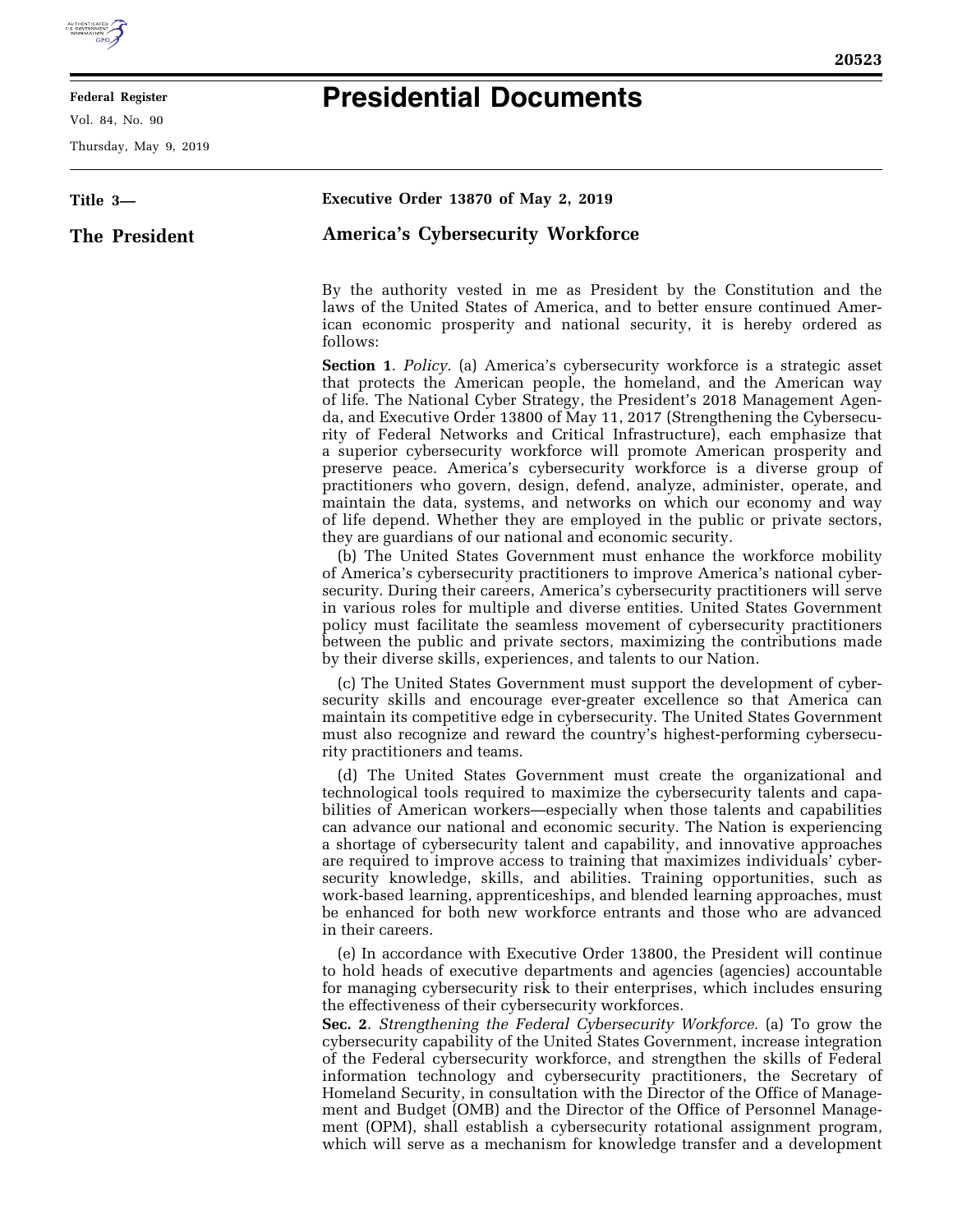program for cybersecurity practitioners. Within 90 days of the date of this order, the Secretary of Homeland Security, in consultation with the Directors of OMB and OPM, shall provide a report to the President that describes the proposed program, identifies its resource implications, and recommends actions required for its implementation. The report shall evaluate how to achieve the following objectives, to the extent permitted by applicable law, as part of the program:

(i) The non-reimbursable detail of information technology and cybersecurity employees, who are nominated by their employing agencies, to serve at the Department of Homeland Security (DHS);

(ii) The non-reimbursable detail of experienced cybersecurity DHS employees to other agencies to assist in improving those agencies' cybersecurity risk management;

(iii) The use of the National Initiative for Cybersecurity Education Cybersecurity Workforce Framework (NICE Framework) as the basis for cybersecurity skill requirements for program participants;

(iv) The provision of training curricula and expansion of learning experiences to develop participants' skill levels; and

(v) Peer mentoring to enhance workforce integration.

(b) Consistent with applicable law and to the maximum extent practicable, the Administrator of General Services, in consultation with the Director of OMB and the Secretary of Commerce, shall:

(i) Incorporate the NICE Framework lexicon and taxonomy into workforce knowledge and skill requirements used in contracts for information technology and cybersecurity services;

(ii) Ensure that contracts for information technology and cybersecurity services include reporting requirements that will enable agencies to evaluate whether personnel have the necessary knowledge and skills to perform the tasks specified in the contract, consistent with the NICE Framework; and

(iii) Provide a report to the President, within 1 year of the date of this order, that describes how the NICE Framework has been incorporated into contracts for information technology and cybersecurity services, evaluates the effectiveness of this approach in improving services provided to the United States Government, and makes recommendations to increase the effective use of the NICE Framework by United States Government contractors.

(c) Within 180 days of the date of this order, the Director of OPM, in consultation with the Secretary of Commerce, the Secretary of Homeland Security, and the heads of other agencies as appropriate, shall identify a list of cybersecurity aptitude assessments for agencies to use in identifying current employees with the potential to acquire cybersecurity skills for placement in reskilling programs to perform cybersecurity work. Agencies shall incorporate one or more of these assessments into their personnel development programs, as appropriate and consistent with applicable law.

(d) Agencies shall ensure that existing awards and decorations for the uniformed services and civilian personnel recognize performance and achievements in the areas of cybersecurity and cyber-operations, including by ensuring the availability of awards and decorations equivalent to citations issued pursuant to Executive Order 10694 of January 10, 1957 (Authorizing the Secretaries of the Army, Navy, and Air Force To Issue Citations in the Name of the President of the United States to Military and Naval Units for Outstanding Performance in Action), as amended. Where necessary and appropriate, agencies shall establish new awards and decorations to recognize performance and achievements in the areas of cybersecurity and cyberoperations. The Assistant to the President for National Security Affairs may recommend to agencies that any cyber unified coordination group or similar ad hoc interagency group that has addressed a significant cybersecurity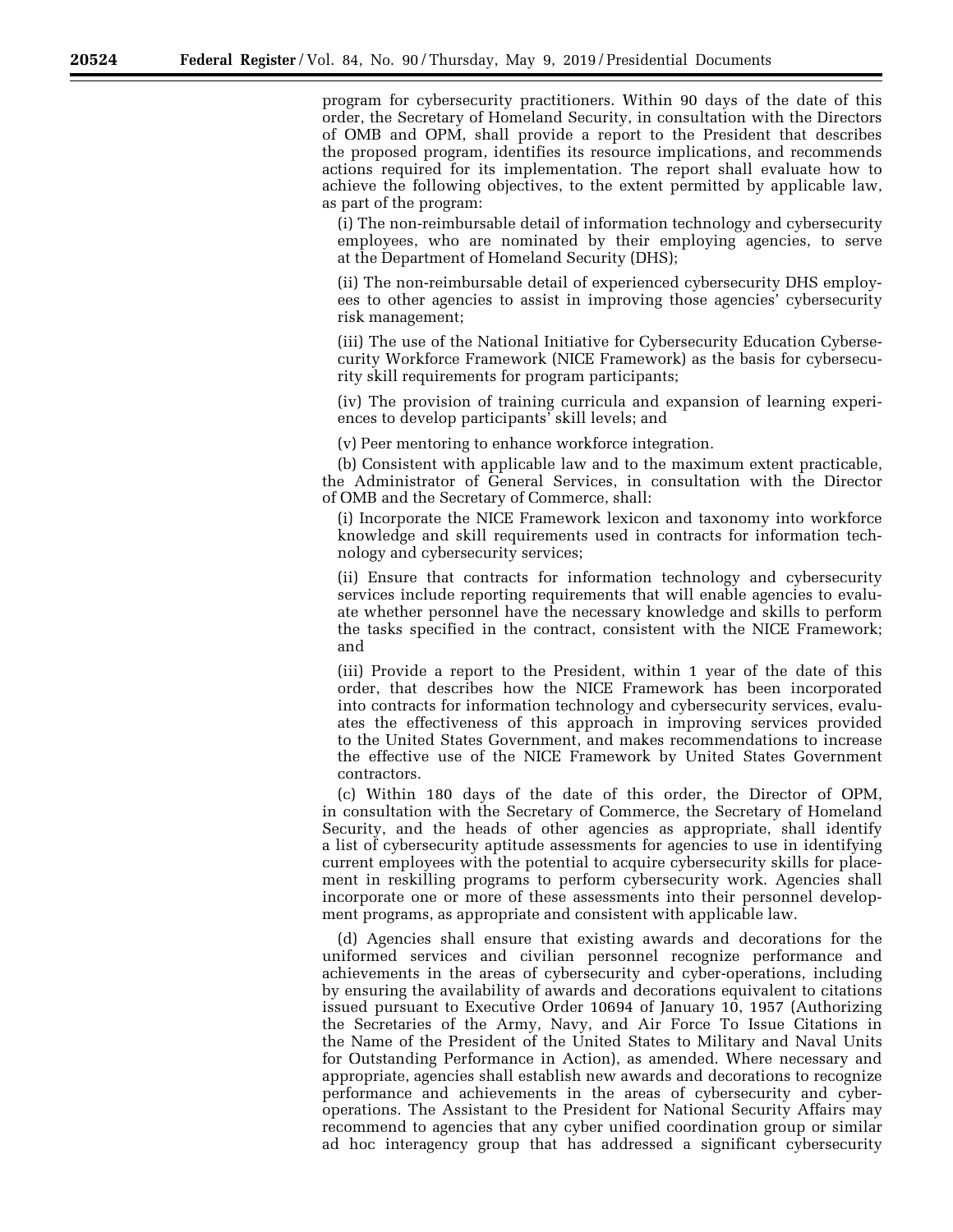or cyber-operations-related national security crisis, incident, or effort be recognized for appropriate awards and decorations.

(e) The Secretary of Homeland Security, in consultation with the Secretary of Defense, the Director of the Office of Science and Technology Policy, the Director of OMB, and the heads of other appropriate agencies, shall develop a plan for an annual cybersecurity competition (President's Cup Cybersecurity Competition) for Federal civilian and military employees. The goal of the competition shall be to identify, challenge, and reward the United States Government's best cybersecurity practitioners and teams across offensive and defensive cybersecurity disciplines. The plan shall be submitted to the President within 90 days of the date of this order. The first competition shall be held no later than December 31, 2019, and annually thereafter. The plan for the competition shall address the following:

(i) The challenges and benefits of inviting advisers, participants, or observers from non-Federal entities to observe or take part in the competition and recommendations for including them in future competitions, as appropriate;

(ii) How the Department of Energy, through the National Laboratories, in consultation with the Administrator of the United States Digital Service, can provide expert technical advice and assistance to support the competition, as appropriate;

(iii) The parameters for the competition, including the development of multiple individual and team events that test cybersecurity skills related to the NICE Framework and other relevant skills, as appropriate. These parameters should include competition categories involving individual and team events, software reverse engineering and exploitation, network operations, forensics, big data analysis, cyber analysis, cyber defense, cyber exploitation, secure programming, obfuscated coding, cyber-physical systems, and other disciplines;

(iv) How to encourage agencies to select their best cybersecurity practitioners as individual and team participants. Such practitioners should include Federal employees and uniformed services personnel from Federal civilian agencies, as well as Department of Defense active duty military personnel, civilians, and those serving in a drilling reserve capacity in the Armed Forces Reserves or National Guard;

(v) The extent to which agencies, as well as uniformed services, may develop a President's Cup awards program that is consistent with applicable law and regulations governing awards and that allows for the provision of cash awards of not less than \$25,000. Any such program shall require the agency to establish an awards program before allowing its employees to participate in the President's Cup Cybersecurity Competition. In addition, any such program may not preclude agencies from recognizing winning and non-winning participants through other means, including honorary awards, informal recognition awards, rating-based cash awards, timeoff awards, Quality Step Increases, or other agency-based compensation flexibilities as appropriate and consistent with applicable law; and

(vi) How the uniformed services, as appropriate and consistent with applicable law, may designate service members who win these competitions as having skills at a time when there is a critical shortage of such skills within the uniformed services. The plan should also address how the uniformed services may provide winning service members with a combination of bonuses, advancements, and meritorious recognition to be determined by the Secretaries of the agencies concerned.

(f) The Director of OMB shall, in consultation with appropriate agencies, develop annually a list of agencies and subdivisions related to cybersecurity that have a primary function of intelligence, counterintelligence, investigative, or national security work, including descriptions of such functions. The Director of OMB shall provide this list to the President, through the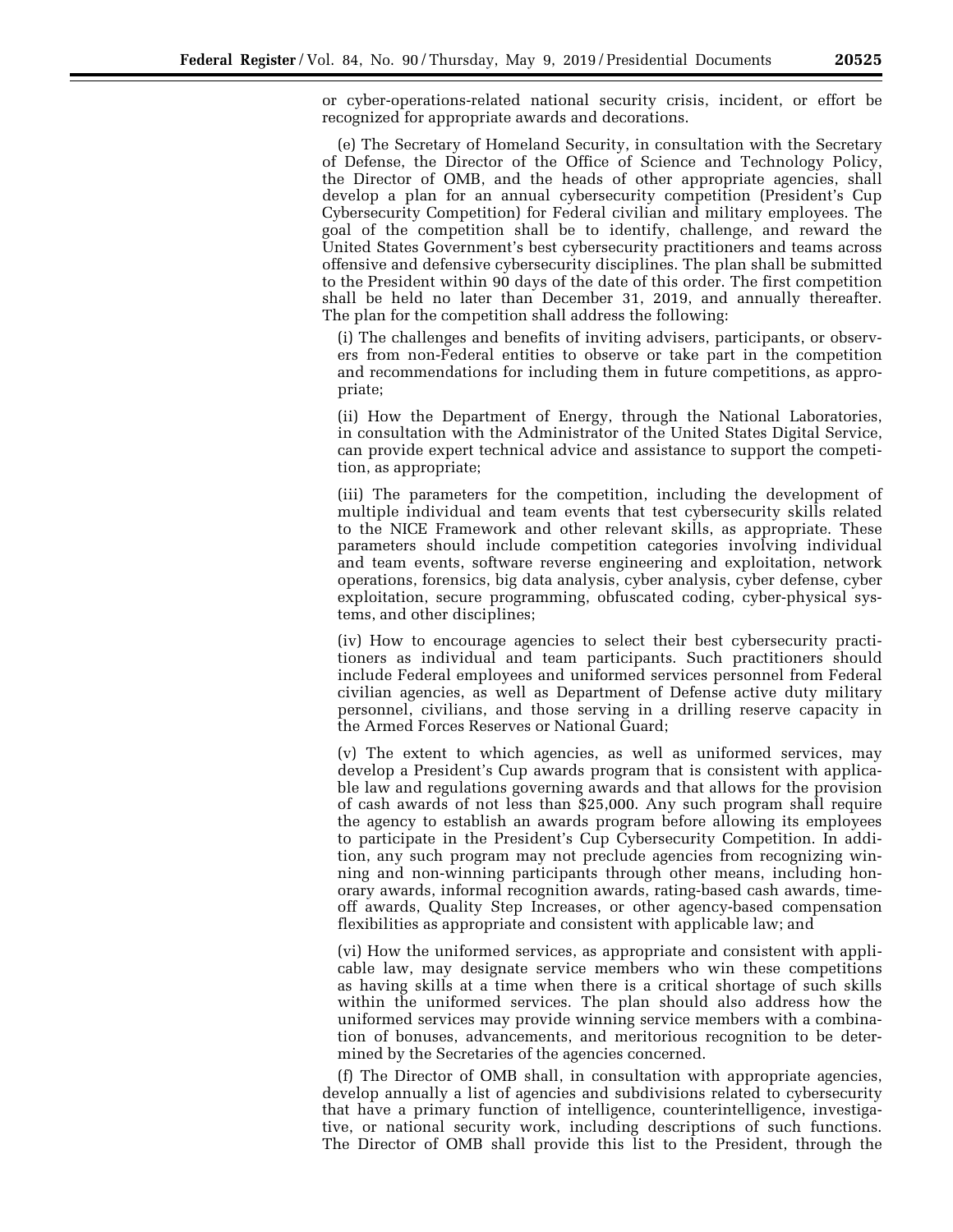Deputy Assistant to the President for Homeland Security and Counterterrorism (DAPHSCT), every year starting September 1, 2019, for consideration of whether those agencies or subdivisions should be exempted from coverage under the Federal Labor-Management Relations Program, consistent with the requirements of section 7103(b)(1) of title 5, United States Code.

**Sec. 3**. *Strengthening the Nation's Cybersecurity Workforce.* (a) The Secretary of Commerce and the Secretary of Homeland Security (Secretaries), in coordination with the Secretary of Education and the heads of other agencies as the Secretaries determine is appropriate, shall execute, consistent with applicable law and to the greatest extent practicable, the recommendations from the report to the President on Supporting the Growth and Sustainment of the Nation's Cybersecurity Workforce (Workforce Report) developed pursuant to Executive Order 13800. The Secretaries shall develop a consultative process that includes Federal, State, territorial, local, and tribal governments, academia, private-sector stakeholders, and other relevant partners to assess and make recommendations to address national cybersecurity workforce needs and to ensure greater mobility in the American cybersecurity workforce. To fulfill the Workforce Report's vision of preparing, growing, and sustaining a national cybersecurity workforce that safeguards and promotes America's national security and economic prosperity, priority consideration will be given to the following imperatives:

(i) To launch a national Call to Action to draw attention to and mobilize public- and private-sector resources to address cybersecurity workforce needs;

(ii) To transform, elevate, and sustain the cybersecurity learning environment to grow a dynamic and diverse cybersecurity workforce;

(iii) To align education and training with employers' cybersecurity workforce needs, improve coordination, and prepare individuals for lifelong careers; and

(iv) To establish and use measures that demonstrate the effectiveness and impact of cybersecurity workforce investments.

(b) To strengthen the ability of the Nation to identify and mitigate cybersecurity vulnerabilities in critical infrastructure and defense systems, particularly cyber-physical systems for which safety and reliability depend on secure control systems, the Secretary of Defense, the Secretary of Transportation, the Secretary of Energy, and the Secretary of Homeland Security, in coordination with the Director of OPM and the Secretary of Labor, shall provide a report to the President, through the DAPHSCT, within 180 days of the date of this order that:

(i) Identifies and evaluates skills gaps in Federal and non-Federal cybersecurity personnel and training gaps for specific critical infrastructure sectors, defense critical infrastructure, and the Department of Defense's platform information technologies; and

(ii) Recommends curricula for closing the identified skills gaps for Federal personnel and steps the United States Government can take to close such gaps for non-Federal personnel by, for example, supporting the development of similar curricula by education or training providers.

(c) Within 1 year of the date of this order, the Secretary of Education, in consultation with the DAPHSCT and the National Science Foundation, shall develop and implement, consistent with applicable law, an annual Presidential Cybersecurity Education Award to be presented to one elementary and one secondary school educator per year who best instill skills, knowledge, and passion with respect to cybersecurity and cybersecurityrelated subjects. In developing and implementing this award, the Secretary of Education shall emphasize demonstrated superior educator accomplishment—without respect to research, scholarship, or technology development as well as academic achievement by the educator's students.

(d) The Secretary of Commerce, the Secretary of Labor, the Secretary of Education, the Secretary of Homeland Security, and the heads of other